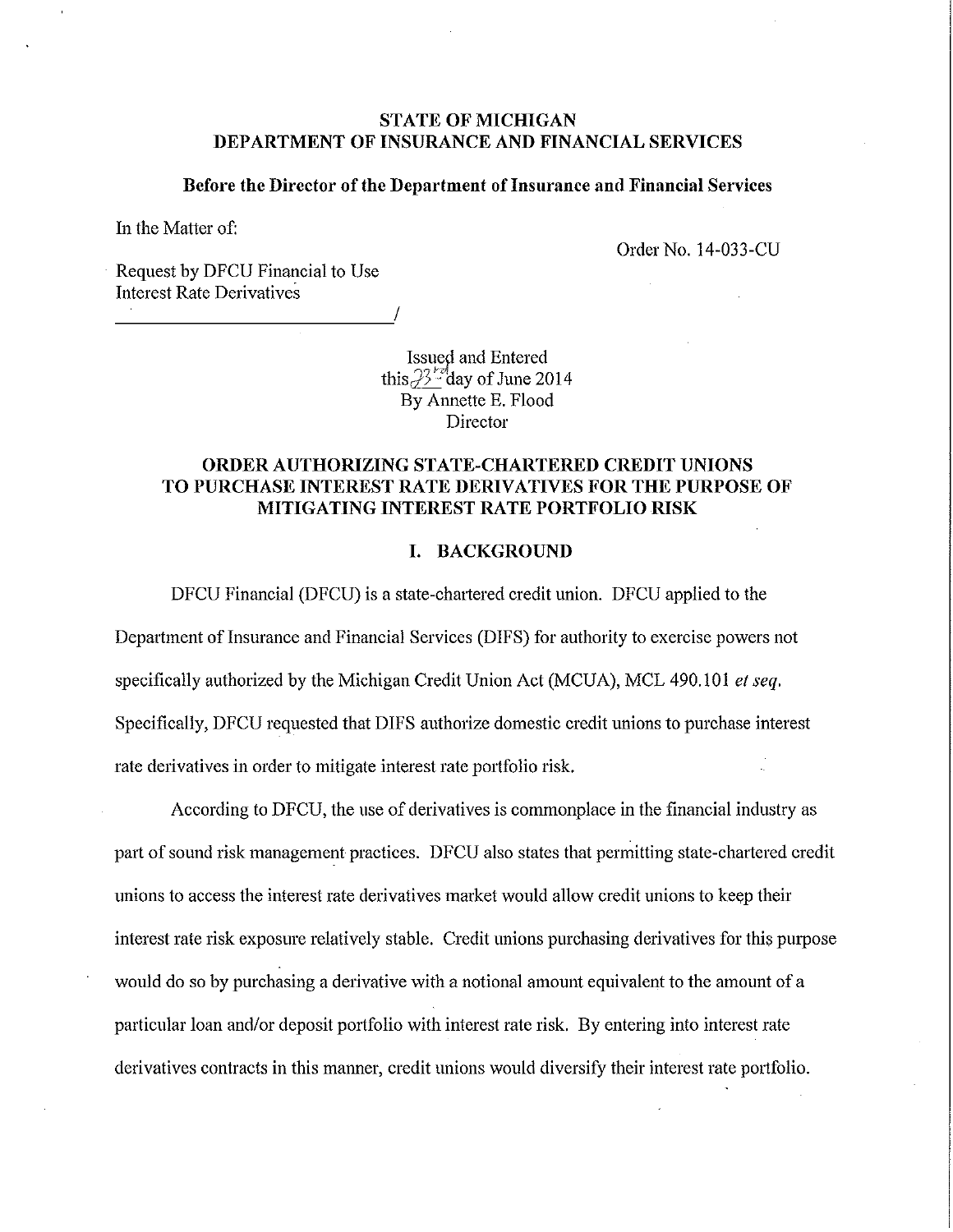# Order No. 14-033-CU Page 2

DFCU also claims that permitting credit unions to use derivatives in this manner would ensure continued competitiveness with other financial services providers, many of whom already use interest rate derivatives as a method of hedging against interest rate risk.

Under Section 208 of the MCUA, the Director may, upon application by one or more domestic credit unions, issue an order authorizing domestic credit unions to exercise powers not specifically authorized by the MCUA if the Director finds that those powers are appropriate and necessary to compete with other providers of financial services in this state. MCL 490.208(1).

## **II. ISSUE**

This order addresses whether it is appropriate and necessary to authorize domestic credit unions to purchase interest rate derivatives for the purpose of mitigating interest rate risk.

## **III.ANALYSIS**

Under Section 208 of the MCUA, the Director may, upon application by one or more domestic credit unions, issue an order authorizing domestic credit unions to exercise powers not specifically authorized by the MCUA, if the Director finds that those powers are appropriate and necessary to compete with other providers of financial services in this state. MCL 490.208(1). In issuing an order authorizing additional powers, the Director "shall consider the ability of the domestic credit unions to exercise the additional power in a safe and sound manner, the authority of the domestic credit unions under state or federal law or regulation, the powers of other competing entities providing financial services, and any specific limitations on domestic credit union powers contained in this act or in any rules or other law of this state." MCL 490.208(2). Taking each of the criteria in Section 208(2) in turn, the Director makes the following findings.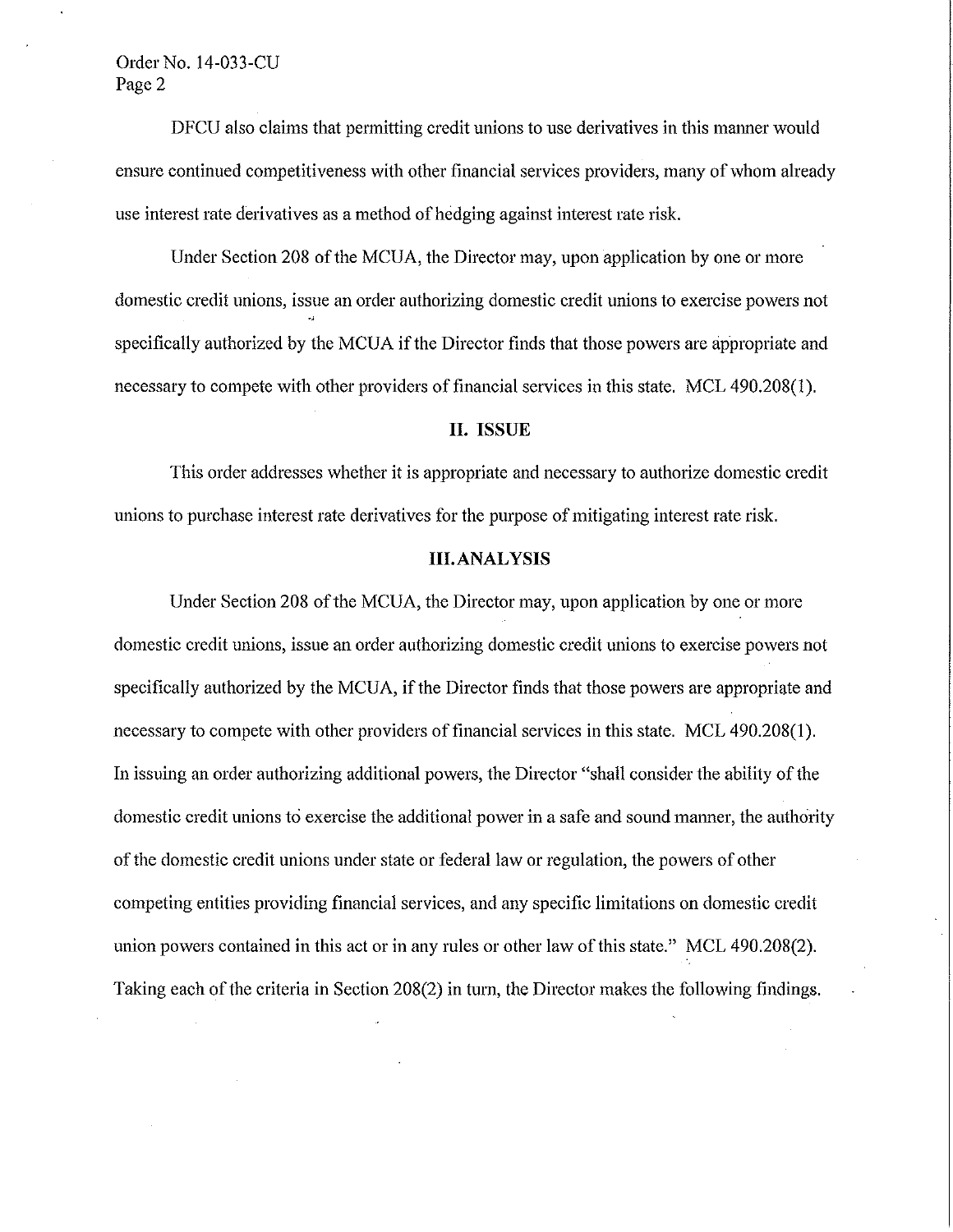## Ability to Exercise the Additional Power in a Safe and Sound Manner

Interest rate derivatives are widely utilized in the financial services industry. The market for these derivatives is liquid and well-functioning. Interest rate derivatives are a common method of hedging risk. Existing investment limitations and regulatory requirements in the MCUA including, but not limited to, Sections 401 and 431, would continue to apply to these transactions, and would ensure that the activity would be subject to regulatory oversight.

Accordingly, domestic credit unions may purchase interest rate derivatives in a safe and sound manner.

## Authority Under State and Federal Law and Regulations

Domestic credit unions do not presently have specific authority to purchase interest rate derivatives under state or federal law or regulations. However, Sections 401 and 431 of the MCUA provide authority to enter into analogous transactions and thus provide support for authorizing domestic credit unions to exercise this additional power.

Section 401 enumerates the powers that a domestic credit union may exercise, including, among other things, the power to enter into contracts. MCL 490.401(2)(a). Interest rate derivatives are contracts in which the counterparty agrees to provide for the right to pay or receive a notional amount of money at a given interest rate. Accordingly, to the extent derivatives purchases are contracts, domestic credit unions are authorized to enter into them under Section 401 of the MCUA.

In addition, under Section. 431, a domestic credit union may invest funds not used in loans to its members in an obligation that meets all of the following criteria:

> (i) In the domestic credit union's prudent judgment, which may be based in part upon estimates which it believes are reliable, there is adequate evidence that the obligor of the obligation will be able to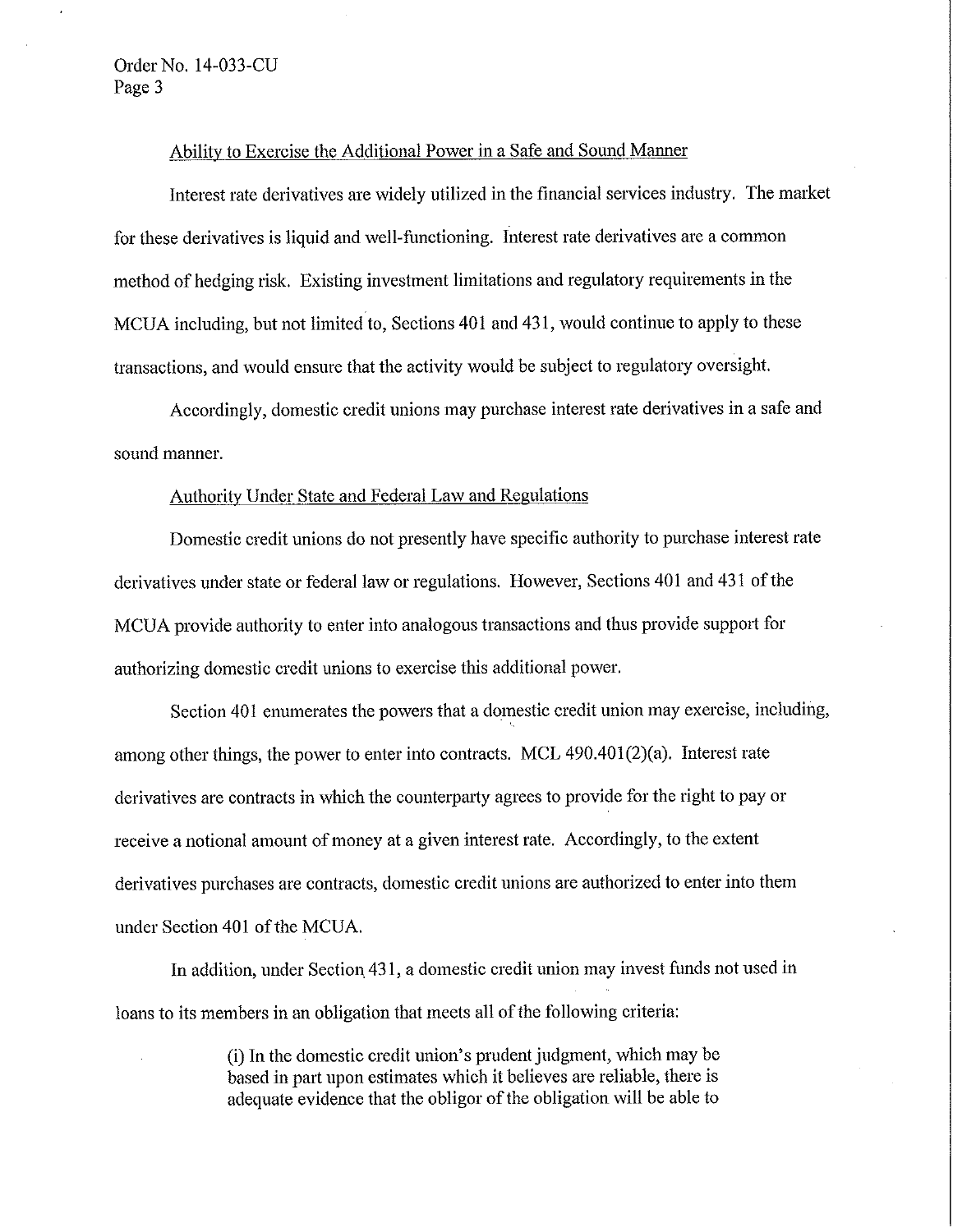Order No. 14-033-CU Page 4

> perform all it undertakes to perform in connection with the obligation, including all debt service requirements, and that the obligation may be sold with reasonable promptness at a price that corresponds to its fair value.

(ii) The investment characteristics of the obligation are not considered distinctly or predominantly speculative.

(iii) The obligation is not in default in the payment of principal or interest.

(iv) The obligation is a marketable obligation in the form of a bond, note, or debenture, commonly regarded as an investment security, and salable under ordinary circumstances with reasonable promptness at a fair value. MCL 490.431(1)(d).

The purchase of interest rate derivatives for the purpose of mitigating interest rate

portfolio risk meets each of the criteria set forth in Section  $431(1)(d)$  of the MCUA, specifically:

- 1. Interest rate derivatives are widely utilized in the financial services industry and the market for these derivatives is liquid and well-functioning. As a result, it is likely that domestic credit unions would be able to sell interest rate derivatives with reasonable promptness at a price that conesponds to their fair value.
- 2. Interest rate derivatives are a common method of hedging risk and are not considered to be distinctly or predominantly speculative.
- 3. Each derivatives contract would be a new contract, and thus would not violate the requirement that the obligation not be in default in the payment of principal or interest.
- 4. Interest rate derivatives are marketable obligations analogous to Treasury notes, which also feature discrete duration and interest rate sensitivity that depend on the maturity of the bond or contract. Interest rate derivatives are increasingly regarded as an investment security and are clearly salable under ordinary circumstances with reasonable promptness at a fair value.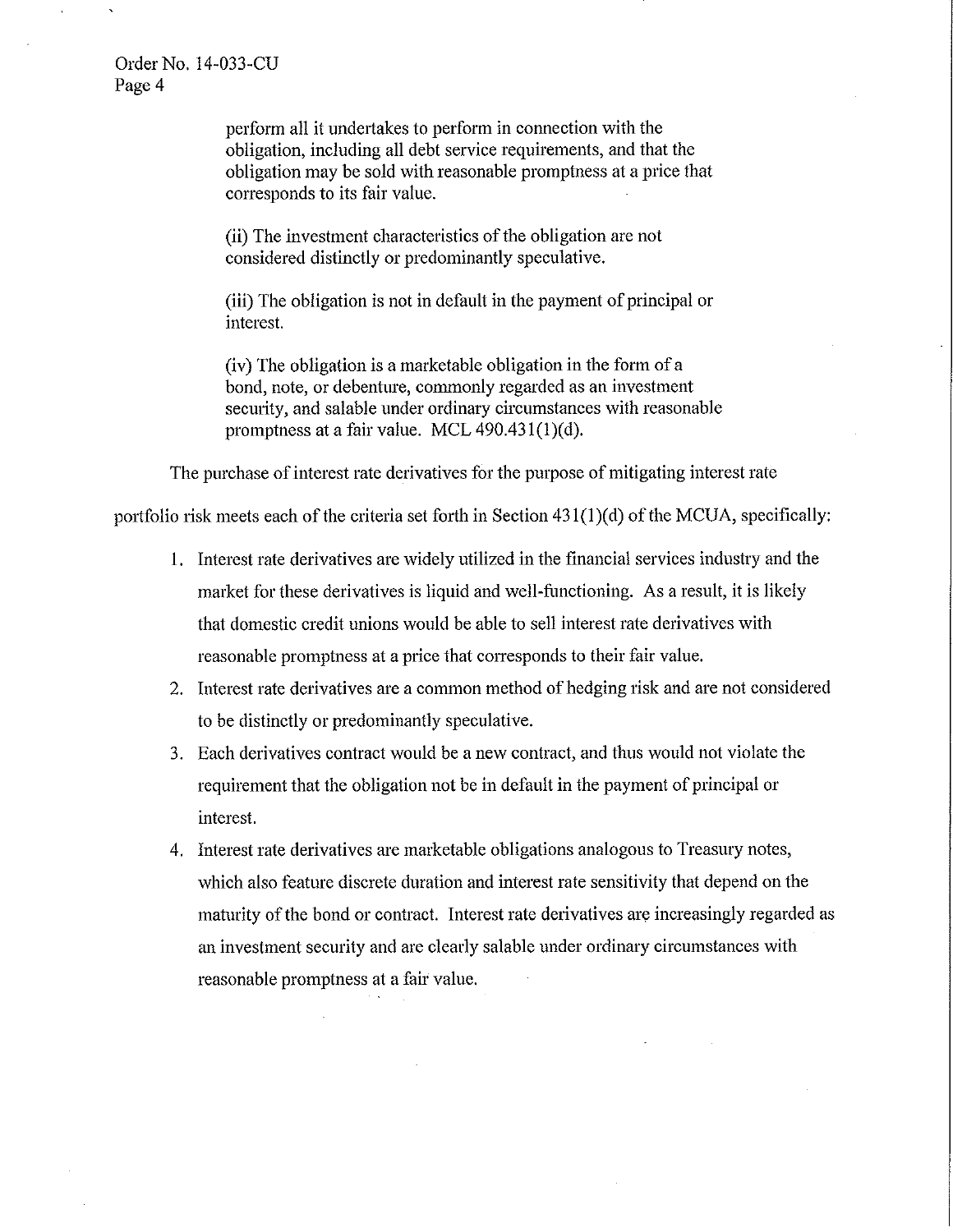# Order No. 14-033-CU Page 5

Accordingly, the Director finds that there is statutory support under Section 431(d) of the MCUA for pennitting domestic credit unions to purchase interest rate derivatives. The Director will apply the criteria set forth in Section 431(d) to evaluate a particular interest rate derivative purchase program.

# Powers of Other Competing Entities Providing Financial Services

Competing federal credit unions, operating under recently promulgated National Credit Union Administration regulations, have the authority to purchase interest rate derivatives. See 12 C.F.R. § 703.100-703.114. Domestic credit unions compete directly with federal credit unions, and are placed at a competitive disadvantage when federal credit unions have an additional tool at their disposal to mitigate their interest rate portfolio risk.

Similarly, the Director's predecessor authorized state-chartered banks, which also compete with domestic credit unions, to pledge assets as collateral security in interest rate swap transactions. This activity is analogous to the activities discussed here.

# Specific Limitations on Domestic Credit Union Powers

State laws and regulations impose no specific limitations on the power to purchase interest rate derivatives.

#### Conclusion

Based on the foregoing, the Director finds that:

- domestic credit unions may purchase interest rate derivatives for the purpose of mitigating interest rate portfolio risk in a safe and sound manner;
- domestic credit unions do not currently have specific authority to purchase interest rate derivatives under state or federal law or regulations;
- Sections 401 and 431 of the MCUA support authorizing such activity;
- competing federal credit unions operating under recently promulgated NCUA regulations already have the authority to engage in such purchases, thereby placing